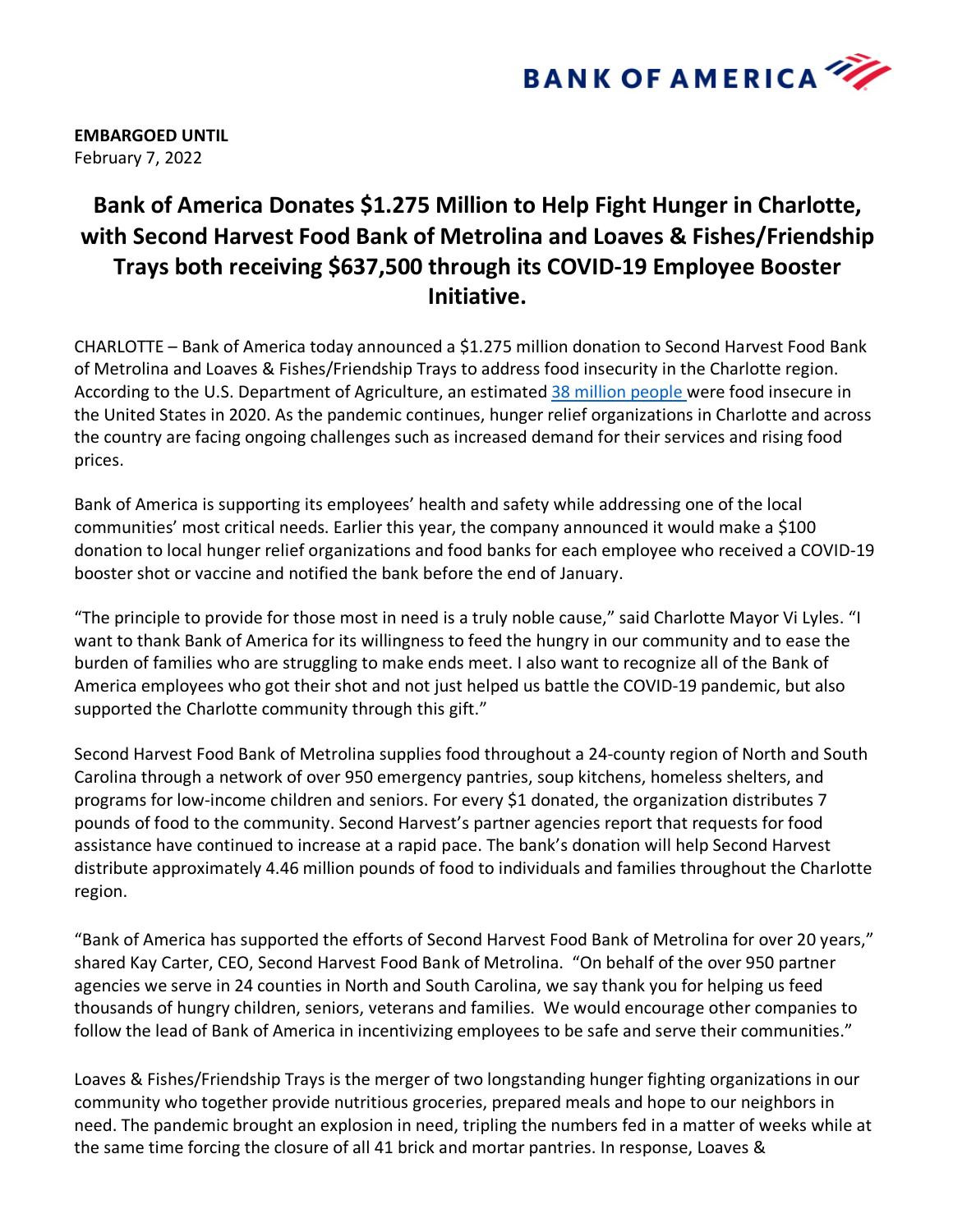Fishes/Friendship Trays created mobile pantry distribution sites, a home grocery delivery program as well as a Pop-Up Food Share program to distribute excess fresh produce. Through the funding raised by the booster program, Loaves & Fishes/Friendship Trays will be able to expand its home grocery deliveries, which provided a week's worth of groceries to over 15,500 people in 2021. This builds on the bank's partnership with Loaves & Fishes/Friendship Trays; as Loaves & Fishes was selected as a Neighborhood Builders® winner in 2020 and received \$200,000 in unrestricted funding and leadership training for the executive director and an emerging leader.

"Loaves & Fishes/Friendship Trays is amazed by this generous gift from Bank of America! We proudly work every day alongside our partners at Second Harvest Food Bank to ensure that no one from our community goes hungry. This pandemic caused a tidal wave of food insecurity unlike anything we've seen in decades. A gift associated with protecting people from the dangers of this virus while also fighting hunger is a win-win," shared Tina Postel, CEO, Loaves & Fishes/Friendship Trays.

Through this effort nationally, the bank has committed \$10.6 million to food banks and hunger relief organizations through this effort. Since 2015, Bank of America has donated nearly \$150 million toward hunger relief efforts.

"Charlotte is fortunate to have strong hunger relief organizations providing such a critical service to our community," said Kieth Cockrell, President, Bank of America Charlotte. "This donation represents the collective power of investing in the health of our teammates while also ensuring both organizations can continue their mission of nourishing our neighbors."

As a part of its vaccine booster effort, Bank of America committed to donating a minimum of \$25,000 to a local nonprofit partner in each of the company's 93 markets. Because vaccination boosters and reporting are voluntary and additional company contributions are reflected in the final amount, actual donation amounts differ from the number of boosters reported by bank employees.

The company has encouraged staff to get COVID-19 vaccinations since summer 2021 and has offered incentives such as paid time-off and \$500 credits towards health benefit premiums. As a part of its ongoing efforts to address health-related disparities accelerated by the pandemic and in partnership with local nonprofits, Bank of America has also distributed more than 38 million masks, 41,000 cases of hand sanitizer, and 11 million gloves in local communities as part of its ongoing efforts to address healthrelated disparities accelerated by the pandemic.

## **About Second Harvest Food Bank of Metrolina**

As part of Feeding America, Second Harvest Food Bank of Metrolina serves 24 counties in North and South Carolina. In FY2020-2021, Second Harvest Food Bank of Metrolina distributed over 82 million pounds of food and household items (including over 48 million pounds of fresh produce, meat, and dairy) to over 950 hunger feeding agencies including emergency pantries, soup kitchens, senior programs, shelters and low-income daycares. Visit www.secondharvestmetrolina.org and follow the Food Bank on: Facebook; Twitter; Instagram; Linkedin; YouTube.

## **About Loaves & Fishes/Friendship Trays**

Loaves & Fishes/Friendship Trays provides nutritious groceries through a network of emergency food pantries and healthy, prepared meals as the primary Meals On Wheels program in Mecklenburg County. It is our vision for all people in our community to meet their basic hunger needs by having access to nutritious food. For more information, visit www.loavesandfishes.org.